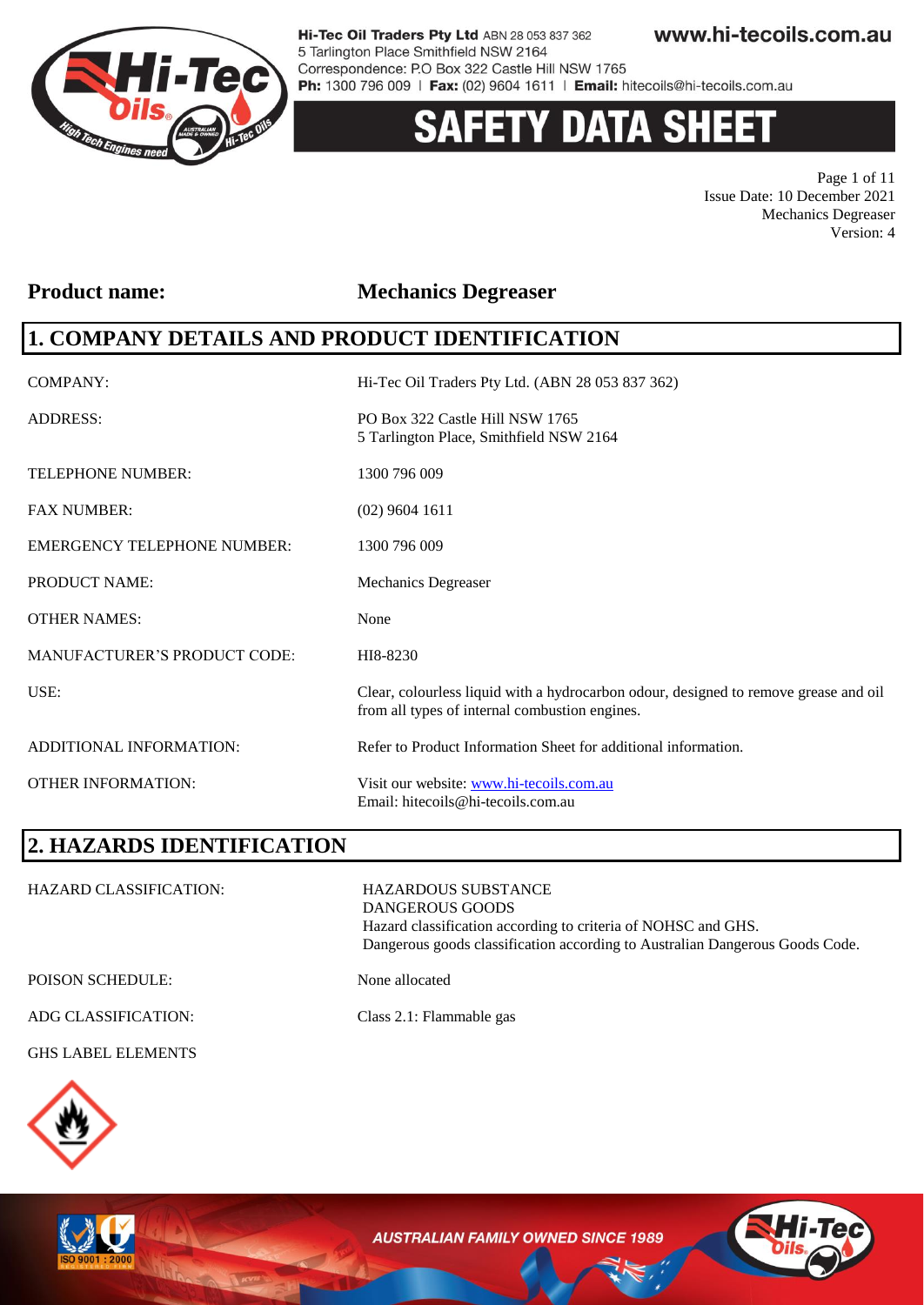

# **DATA SH**

Page 2 of 11 Issue Date: 10 December 2021 Mechanics Degreaser Version: 4

### **2. HAZARDS IDENTIFICATION (CONT)**

| SIGNAL WORD(S):                   | <b>DANGER</b>                                                                        |
|-----------------------------------|--------------------------------------------------------------------------------------|
| <b>GHS HAZARD CLASSIFICATIONS</b> |                                                                                      |
| <b>FLAMMABLE AEROSOLS:</b>        | Category 1                                                                           |
| <b>HAZARD STATEMENTS:</b>         | H222: Extremely flammable aerosol                                                    |
|                                   | H229: Pressurised container: may burst if heated.                                    |
| PREVENTION STATEMENTS:            | P201: Obtain special instructions before use.                                        |
|                                   | P202: Do not handle until all safety precautions have been read and understood.      |
|                                   | P210: Keep away from heat, sparks, open flames and hot surfaces. - No smoking.       |
|                                   | P211: Do not spray on an open flame or other ignition source.                        |
|                                   | P251: Do not pierce or burn, even after use.                                         |
|                                   | P260: Do not breathe fumes, mists, vapours or spray.                                 |
|                                   | P262: Do not get in eyes, on skin, or on clothing.                                   |
|                                   | P281: Use personal protective equipment as required.                                 |
| <b>RESPONSE STATEMENTS:</b>       | P301+P330+P331: IF SWALLOWED: Rinse mouth. Do NOT induce vomiting.                   |
|                                   | P308+P313: If exposed or concerned: Get medical advice.                              |
|                                   | P372: Explosion risk in case of fire.                                                |
|                                   | P381: Eliminate all ignition sources if safe to do so.                               |
|                                   | P370+P378: In case of fire, use carbon dioxide, dry chemical, foam. Water fog or     |
|                                   | fine spray is the preferred medium for large fires.                                  |
| STORAGE STATEMENTS:               | P410+P412: Store below 30°C, protect from direct sunlight and do not expose to       |
|                                   | temperatures exceeding 50°C.                                                         |
| <b>DISPOSAL STATEMENT:</b>        | P501: If they can not be recycled, dispose of contents to an approved waste disposal |
|                                   | plant and containers to landfill (see Section 13 of this SDS).                       |
|                                   |                                                                                      |

### **3**. **COMPOSITION/INFORMATION ON INGREDIENTS**

| <b>Ingredients</b>                           | <b>CAS No</b> | Conc. $%$ | $TWA$ (mg/m <sup>3</sup> ) | $STEL$ (mg/m <sup>3</sup> ) |
|----------------------------------------------|---------------|-----------|----------------------------|-----------------------------|
| Naphtha (petroleum), hydrodesulfurized heavy | 64742-82-1    | ${<}75$   | not set                    | not set                     |
| Alkanes, C3-4                                | 68475-59-2    | ${<}25$   | not set                    | not set                     |
| Other non hazardous ingredients              | secret        | to 100    | not set                    | not set                     |

This is a commercial product whose exact ratio of components may vary slightly. Minor quantities of other non hazardous ingredients are also possible.The SWA TWA exposure value is the average airborne concentration of a particular substance when calculated over a normal 8 hour working day for a 5 day working week. The STEL (Short Term Exposure Limit) is an exposure value that may be equalled (but should not be exceeded) for no longer than 15 minutes and should not be repeated more than 4 times per day. There should be at least 60 minutes between successive exposures at the STEL. The term "peak "is used when the TWA limit, because of the rapid action of the substance, should never be exceeded, even briefly.



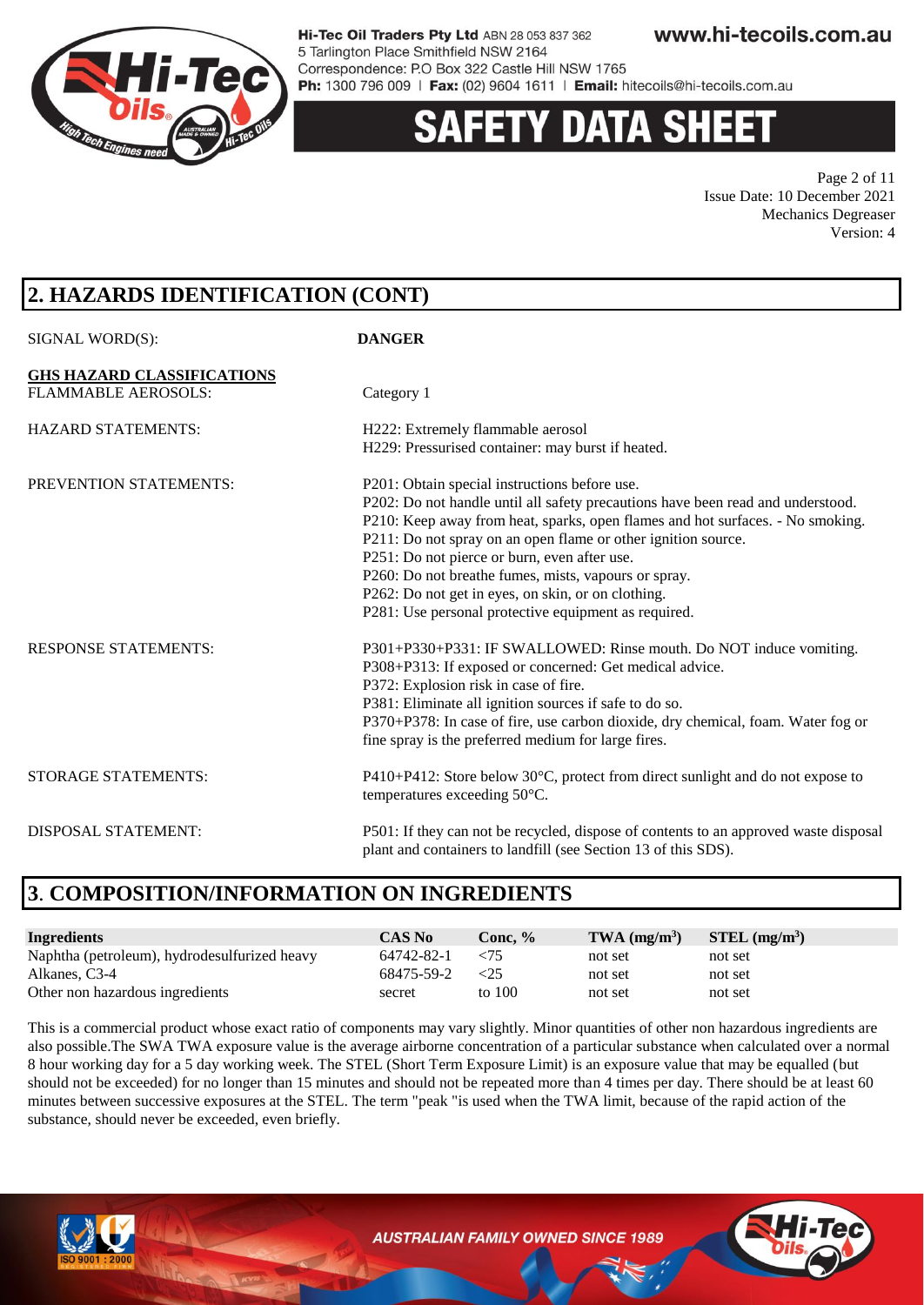

# **Y DATA SHEE**

Page 3 of 11 Issue Date: 10 December 2021 Mechanics Degreaser Version: 4

| 4. FIRST AID MEASURES       |                                                                                                                                                                                                                                                                                                                                                                                                                   |
|-----------------------------|-------------------------------------------------------------------------------------------------------------------------------------------------------------------------------------------------------------------------------------------------------------------------------------------------------------------------------------------------------------------------------------------------------------------|
| <b>GENERAL:</b>             | If poisoning occurs, contact a doctor or the Poisons Information Centre (Phone<br>Australia 13 11 26, New Zealand 0800 764 766). Have this SDS with you when you<br>call.                                                                                                                                                                                                                                         |
| <b>EYE CONTACT:</b>         | Quickly and gently wipe or blot material from eyes. No effects expected. If irritation<br>does occur, flush contaminated eye(s) with lukewarm, gently flowing water for 5<br>minutes or until the product is removed. Obtain medical advice if irritation becomes<br>painful or lasts more than a few minutes. Take special care if exposed person is<br>wearing contact lenses.                                  |
| <b>INHALATION:</b>          | First aid is not generally required. If in doubt, contact a Poisons Information Centre or<br>a doctor.                                                                                                                                                                                                                                                                                                            |
| <b>SKIN CONTACT:</b>        | Gently blot away excess liquid. Wash gently and thoroughly with water (use non-<br>abrasive soap if necessary) for 5 minutes or until chemical is removed.                                                                                                                                                                                                                                                        |
| <b>INGESTION:</b>           | If product is swallowed or gets in mouth, do NOT induce vomiting; wash mouth with<br>water and give some water to drink. If symptoms develop, or if in doubt contact a<br>Poisons Information Centre or a doctor.                                                                                                                                                                                                 |
| NOTES TO PHYSICIAN:         | Treat symptomatically.                                                                                                                                                                                                                                                                                                                                                                                            |
| 5. FIRE FIGHTING MEASURES   |                                                                                                                                                                                                                                                                                                                                                                                                                   |
| <b>EXTINGUISHING MEDIA:</b> | In case of fire, use carbon dioxide, dry chemical or foam. Water fog or fine spray is<br>the preferred medium for large fires. Try to contain spills, minimise spillage entering<br>drains or water courses.                                                                                                                                                                                                      |
| FIRE AND EXPLOSION HAZARDS: | The major hazard in fires is usually inhalation of heated and toxic or oxygen deficient<br>(or both), fire gases. There is a moderate risk of an explosion from this product if<br>commercial quantities are involved in a fire. Firefighters should take care and<br>appropriate precautions.<br>Fire decomposition products from this product may be toxic if inhaled. Take<br>appropriate protective measures. |
| FIRE FIGHTING:              | If a significant quantity of this product is involved in a fire, call the fire brigade. There                                                                                                                                                                                                                                                                                                                     |

breathing apparatus.



**AUSTRALIAN FAMILY OWNED SINCE 1989** 

is a danger of a violent reaction or explosion if significant quantities of this product are involved in a fire. Recommended personal protective equipment is full fire kit and

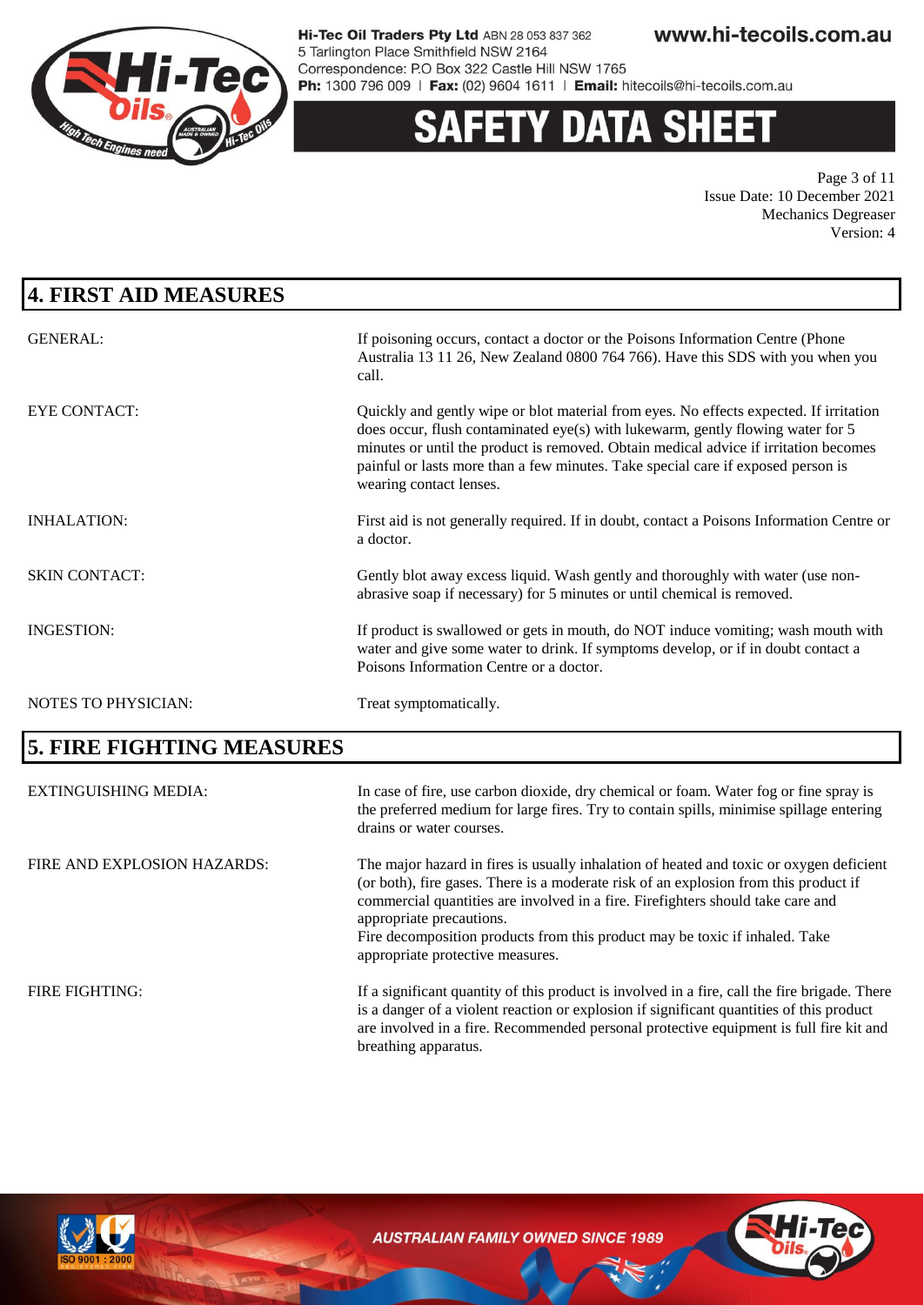

# 'Y DATA SH

Page 4 of 11 Issue Date: 10 December 2021 Mechanics Degreaser Version: 4

#### **6. ACCIDENTAL RELEASE MEASURES**

ACCIDENTAL RELEASE: In the event of a major spill, prevent spillage from entering drains or water courses. Evacuate the spill area and deny entry to unnecessary and unprotected personnel. As a minimum, wear overalls, goggles and gloves. Suitable materials for protective clothing include rubber, PVC and Nitrile. Eye/face protective equipment should comprise, as a minimum, protective glasses and, preferably, goggles. If there is a significant chance that vapours or mists are likely to build up in the cleanup area, we recommend that you use a respirator. It should be fitted with a type A cartridge, suitable for organic vapours.

> Stop leak if safe to do so, and contain spill. Absorb onto sand, vermiculite or other suitable absorbent material. If spill is too large or if absorbent material is not available, try to create a dike to stop material spreading or going into drains or waterways. Take suitable precautions e.g. use of non-sparking equipment to avoid creating sparks or flames which may ignite the spilled material. Leaking gases may form an explosion hazard. Any equipment capable of building an electrostatic charge should be electrically grounded. Sweep up and shovel or collect recoverable product into labelled containers for recycling or salvage, and dispose of promptly. Recycle containers wherever possible after careful cleaning. After spills, wash area preventing runoff from entering drains. If a significant quantity of material enters drains, advise emergency services. This material may be suitable for approved landfill. Ensure legality of disposal by consulting regulations prior to disposal. Thoroughly launder protective clothing before storage or re-use. Advise laundry of nature of contamination when sending contaminated clothing to laundry.

#### **7. HANDLING AND STORAGE**

HANDLING: Keep exposure to this product to a minimum, and minimise the quantities kept in work areas. Check Section 8 of this SDS for details of personal protective measures, and make sure that those measures are followed. The measures detailed below under "Storage" should be followed during handling in order to minimise risks to persons using the product in the workplace. Also, avoid contact or contamination of product with incompatible materials listed in Section 10.

STORAGE: Store in a cool (below 30°C), well ventilated area. Protect from direct sunlight. Make sure that surrounding electrical devices and switches are suitable. Check containers and valves periodically for leaks. If you keep more than 25kg of flammable gases, you are probably required to license the premises or notify your Dangerous Goods authority. If you have any doubts, we suggest you contact your Dangerous Goods authority in order to clarify your obligations. Check packaging - there may be further storage instructions on the label.



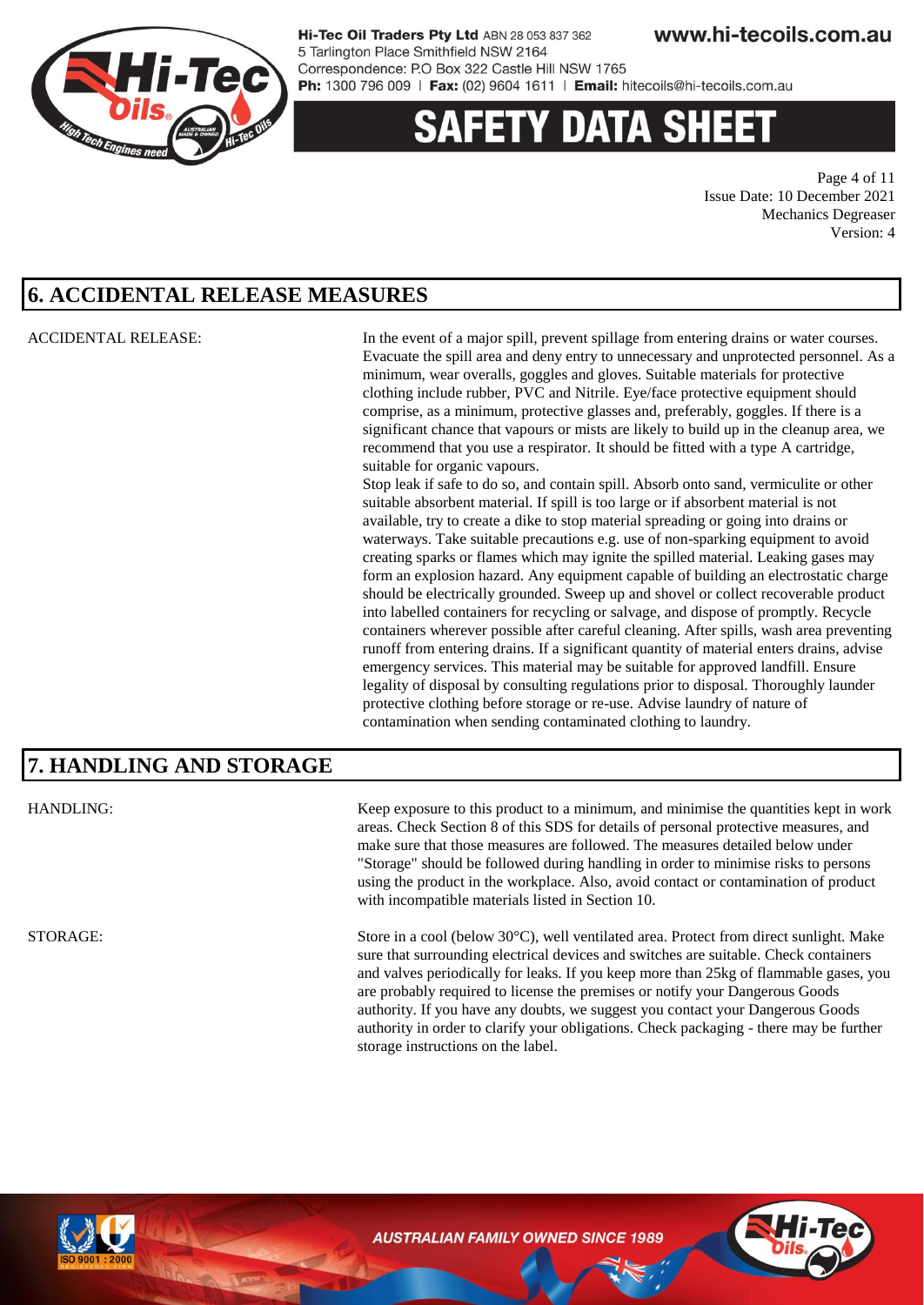

# **DATA SH**

Page 5 of 11 Issue Date: 10 December 2021 Mechanics Degreaser Version: 4

### **8. EXPOSURE CONTROLS / PERSONAL PROTECTION**

The following Australian Standards will provide general advice regarding safety clothing and equipment: Respiratory equipment: **AS/NZS 1715**, Protective Gloves: **AS 2161**, Occupational Protective Clothing: AS/NZS 4501 set 2008, Industrial Eye Protection: **AS1336** and **AS/NZS 1337**, Occupational Protective Footwear: **AS/NZS2210**

**SWA Exposure Limits TWA (mg/m<sup>3</sup> ) STEL (mg/m<sup>3</sup> )** Exposure limits have not been established by SWA for any of the significant ingredients in this product.

No special equipment is usually needed when occasionally handling small quantities. The following instructions are for bulk handling or where regular exposure in an occupational setting occurs without proper containment systems.

| <b>VENTILATION:</b>        | This product should only be used in a well ventilated area. If natural ventilation is<br>inadequate, use of a fan is suggested.                                                                                                                                          |
|----------------------------|--------------------------------------------------------------------------------------------------------------------------------------------------------------------------------------------------------------------------------------------------------------------------|
| <b>EYE PROTECTION:</b>     | Protective glasses or goggles must be worn when this product is being used                                                                                                                                                                                               |
| <b>SKIN PROTECTION:</b>    | You should avoid contact even with mild skin irritants. Therefore you should wear<br>suitable impervious elbow-length gloves and facial protection when handling this<br>product for lengthy periods. See below for suitable material types.                             |
| PROTECTIVE MATERIAL TYPES: | There is no specific recommendation for any particular protective material type.                                                                                                                                                                                         |
| <b>RESPIRATOR:</b>         | Usually, no respirator is necessary when using this product. However, if you have any<br>doubts consult the Australian Standard mentioned above.<br>Safety deluge showers should, if practical, be provided near to where this product is<br>being handled commercially. |

### **9. PHYSICAL AND CHEMICAL PROPERTIES**

| FORM:                          | Aerosol spray                                    |
|--------------------------------|--------------------------------------------------|
| COLOUR:                        | No data regarding colour                         |
| <b>ODOUR:</b>                  | Solvent odour                                    |
| <b>BOILING POINT:</b>          | Not available                                    |
| <b>FREEZING/MELTING POINT:</b> | No specific data. Liquid at normal temperatures. |
| <b>VOLATILES:</b>              | No data                                          |
| <b>VAPOUR PRESSURE:</b>        | No data                                          |



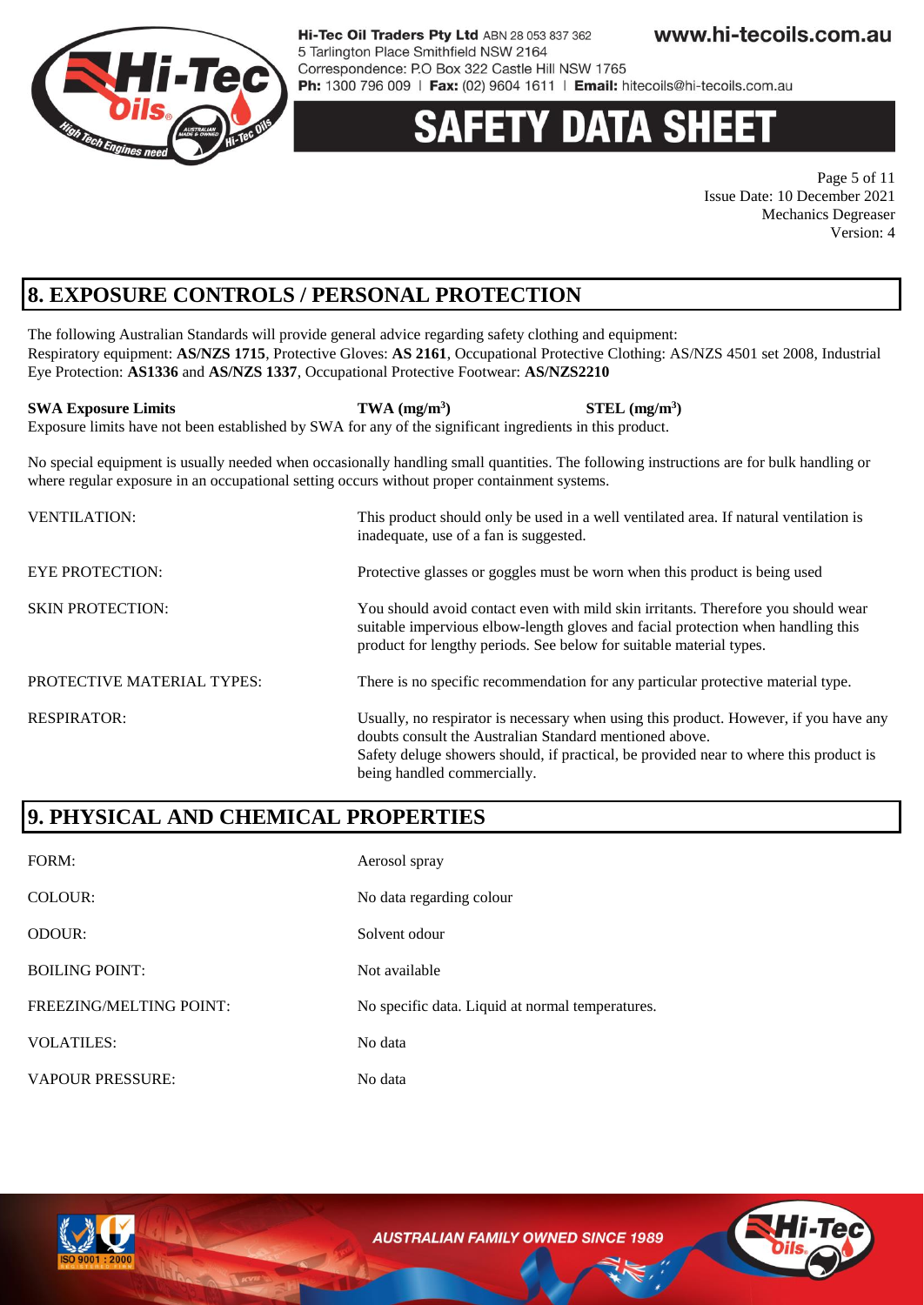

# **DATA SHEE**

Page 6 of 11 Issue Date: 10 December 2021 Mechanics Degreaser Version: 4

### **9. PHYSICAL AND CHEMICAL PROPERTIES (CONT)**

| <b>VAPOUR DENSITY:</b>               | No data                  |
|--------------------------------------|--------------------------|
| <b>SPECIFIC GRAVITY:</b>             | No data                  |
| <b>WATER SOLUBILITY:</b>             | Expected to be insoluble |
| pH:                                  | No data                  |
| <b>VOLATILITY:</b>                   | No data                  |
| <b>ODOUR THRESHOLD:</b>              | No data                  |
| <b>EVAPORATION RATE:</b>             | No data                  |
| <b>COEFF OIL/WATER DISTRIBUTION:</b> | No data                  |
| <b>UPPER FLAMABILITY LIMIT:</b>      | Not available            |
| LOWER FLAMABILITY LIMIT):            | Not available            |
| <b>FLASH POINT:</b>                  | Not available            |
| AUTOIGNITION TEMPERATURE:            | No data                  |

### **10. STABILITY AND REACTIVITY**

| <b>REACTIVITY:</b>             | This product is unlikely to react or decompose under normal storage conditions.<br>However, if you have any doubts, contact the supplier for advice on shelf life<br>properties.                                                                                                                                                                                                                                                          |
|--------------------------------|-------------------------------------------------------------------------------------------------------------------------------------------------------------------------------------------------------------------------------------------------------------------------------------------------------------------------------------------------------------------------------------------------------------------------------------------|
| <b>CONDITIONS TO AVOID:</b>    | Store below 30°C, protect from direct sunlight and do not expose to temperatures<br>exceeding 50°C. Keep containers tightly closed. Containers should be kept dry. Keep<br>containers and surrounding areas well ventilated. Keep away from sources of sparks<br>or ignition. Any electrical equipment in the area of this product should be flame<br>proofed.                                                                            |
| <b>INCOMPATIBLE MATERIALS:</b> | Oxidising agents.                                                                                                                                                                                                                                                                                                                                                                                                                         |
| FIRE DECOMPOSITION:            | Combustion forms carbon dioxide, and if incomplete, carbon monoxide and possibly<br>smoke. Water is also formed. May form oxides of sulfur (sulfur dioxide is a<br>respiratory hazard) and other sulfur compounds. Most will have a foul odour. Carbon<br>monoxide poisoning produces headache, weakness, nausea, dizziness, confusion,<br>dimness of vision, disturbance of judgment, and unconsciousness followed by coma<br>and death. |
| POLYMERISATION:                | This product will not undergo polymerisation reactions.                                                                                                                                                                                                                                                                                                                                                                                   |
|                                |                                                                                                                                                                                                                                                                                                                                                                                                                                           |

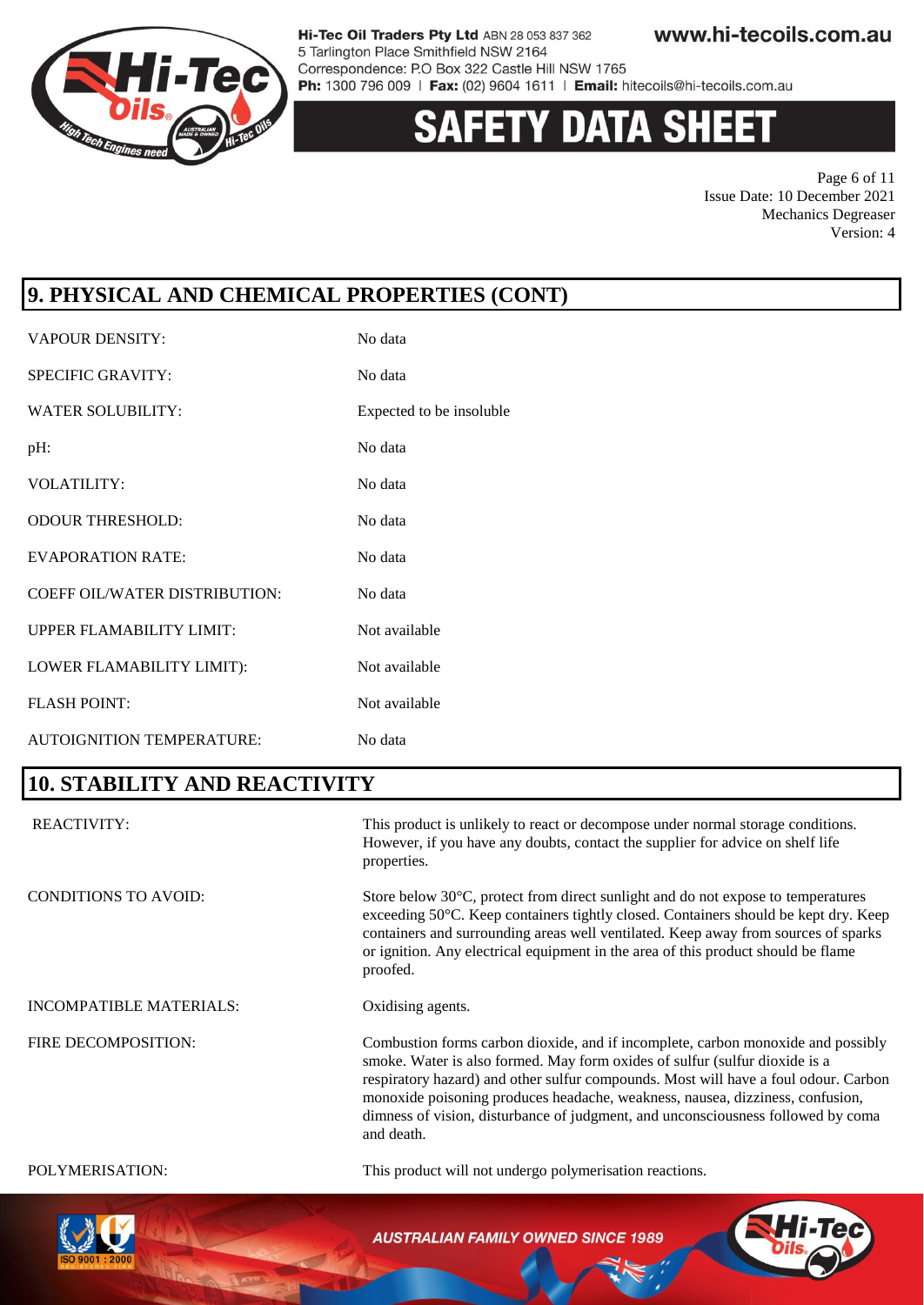

## **Y DATA SHEE**

Page 7 of 11 Issue Date: 10 December 2021 Mechanics Degreaser Version: 4

### **11. TOXICOLOGICAL INFORMATION**

| <b>TOXICITY:</b>     | A summary of white spirit type hydrocarbons can be found at<br>http://www.inchem.org/documents/ehc/ehc/ehc187.htm<br>Ingestion of white spirit has been reported to produce gastrointestinal irritation<br>with pain, vomiting and diarrhoea. Lesions of the mucous membranes in the<br>oesophagus and the gastrointestinal tract followed the oral exposure.<br>Owing to its low viscosity and low surface tension, white spirit poses a risk of<br>aspiration into the lungs following oral exposure. A few ml of solvent aspirated<br>into the lungs are able to produce serious bronchopneumonia and 10-30ml may be<br>fatal.<br>Prolonged dermal exposure to white spirit, e.g., resulting from wearing clothes that<br>have been soaked or moistened by white spirit for hours, may produce irritation<br>and dermatitis.<br>Single cases of acute toxicity to the kidney, liver and bone marrow have been<br>reported following exposure to white spirit at high levels. However, owing to lack<br>of details and the sporadic nature of the reportings, the relevance of these findings<br>is unclear.<br>Inhalation of aliphatic hydrocarbon vapours seems to show little toxicity but are<br>CNS depressants and have a disinhibiting euphoric effect. |
|----------------------|------------------------------------------------------------------------------------------------------------------------------------------------------------------------------------------------------------------------------------------------------------------------------------------------------------------------------------------------------------------------------------------------------------------------------------------------------------------------------------------------------------------------------------------------------------------------------------------------------------------------------------------------------------------------------------------------------------------------------------------------------------------------------------------------------------------------------------------------------------------------------------------------------------------------------------------------------------------------------------------------------------------------------------------------------------------------------------------------------------------------------------------------------------------------------------------------------------------------------------------------------------------|
| <b>INHALATION:</b>   | Short Term Exposure: Available data indicates that this product is not harmful. In<br>addition product is unlikely to cause any discomfort or irritation. Intentional misuse<br>by deliberately concentrating and inhaling contents of aerosol containers can be<br>harmful or fatal.                                                                                                                                                                                                                                                                                                                                                                                                                                                                                                                                                                                                                                                                                                                                                                                                                                                                                                                                                                            |
|                      | Long Term Exposure: No data for health effects associated with long term<br>inhalation.                                                                                                                                                                                                                                                                                                                                                                                                                                                                                                                                                                                                                                                                                                                                                                                                                                                                                                                                                                                                                                                                                                                                                                          |
| <b>SKIN CONTACT:</b> | <b>Short Term Exposure:</b> Major health effect from this product is misuse of the aerosol<br>function. If sprayed continuously on skin or in eyes, it can cause frostbite.                                                                                                                                                                                                                                                                                                                                                                                                                                                                                                                                                                                                                                                                                                                                                                                                                                                                                                                                                                                                                                                                                      |
|                      | Long Term Exposure: No data for health effects associated with long term skin<br>exposure.                                                                                                                                                                                                                                                                                                                                                                                                                                                                                                                                                                                                                                                                                                                                                                                                                                                                                                                                                                                                                                                                                                                                                                       |
| <b>EYE CONTACT:</b>  | Short Term Exposure: If sprayed directly in the eye, this product will irritate. If<br>spraying is prolonged, it may cause damage through frostbite.                                                                                                                                                                                                                                                                                                                                                                                                                                                                                                                                                                                                                                                                                                                                                                                                                                                                                                                                                                                                                                                                                                             |
|                      | Long Term Exposure: No data for health effects associated with long term eye<br>exposure.                                                                                                                                                                                                                                                                                                                                                                                                                                                                                                                                                                                                                                                                                                                                                                                                                                                                                                                                                                                                                                                                                                                                                                        |
| <b>INGESTION:</b>    | Short Term Exposure: Significant oral exposure is considered to be unlikely.<br>Available data shows that this product is not harmful. However, this product may be<br>irritating to mucous membranes but is unlikely to cause anything more than transient<br>discomfort.                                                                                                                                                                                                                                                                                                                                                                                                                                                                                                                                                                                                                                                                                                                                                                                                                                                                                                                                                                                       |
|                      | Long Term Exposure: No data for health effects associated with long term<br>ingestion.                                                                                                                                                                                                                                                                                                                                                                                                                                                                                                                                                                                                                                                                                                                                                                                                                                                                                                                                                                                                                                                                                                                                                                           |

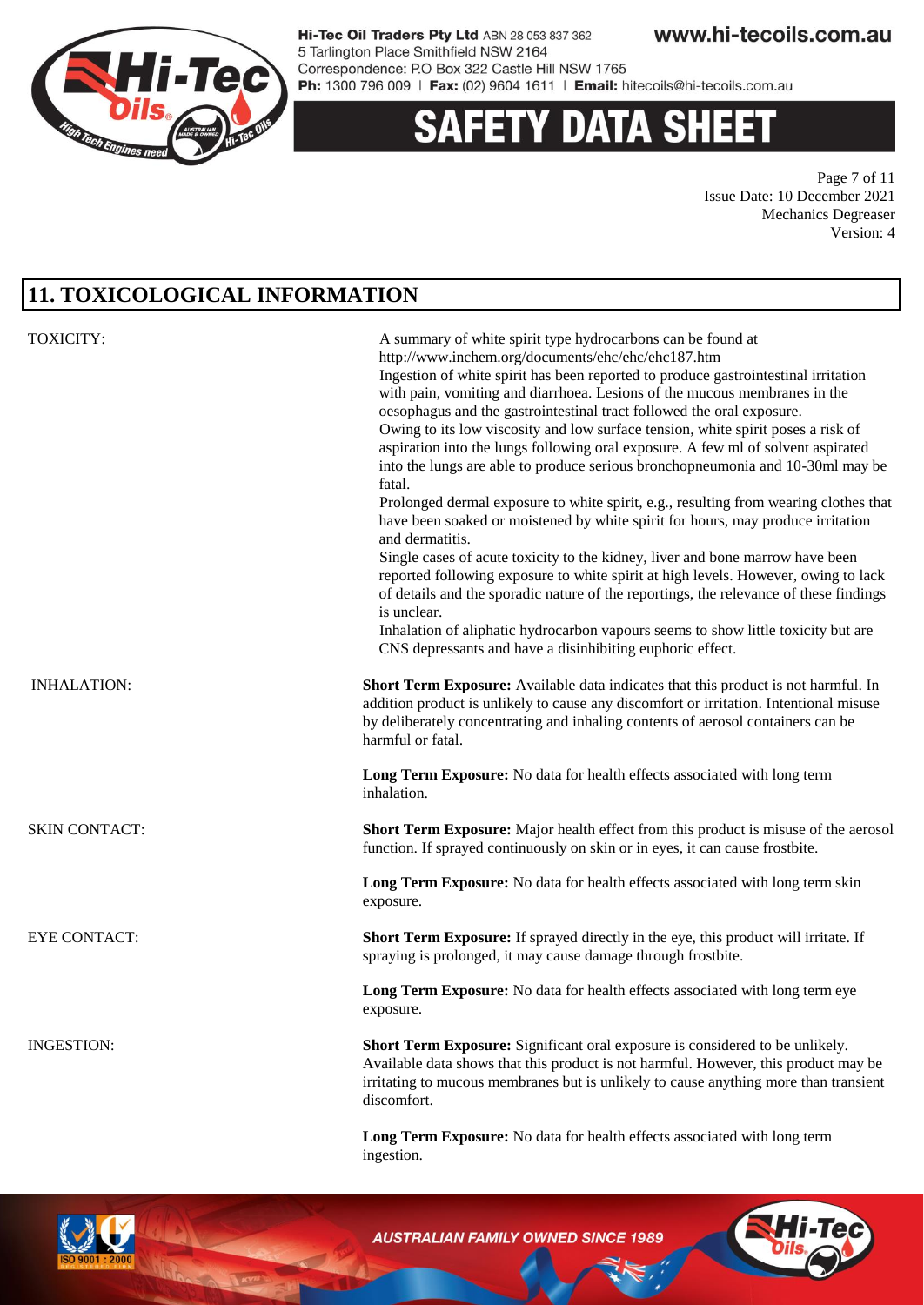

# ety data sh

Page 8 of 11 Issue Date: 10 December 2021 Mechanics Degreaser Version: 4

### **11. TOXICOLOGICAL INFORMATION (CONT)**

CARCINOGEN STATUS: **SWA:** Naphtha (petroleum), Hydrodesulfurized Heavy is classified by SWA as a Category 1b Carcinogen Alkanes, C3-4 is classified by SWA as a Category 1b Carcinogen Distillates (petroleum), Solvent-dewaxed Heavy Paraffinic is classified by SWA as a Category 1b Carcinogen

See the SWA website for further details. A web address has not been provided as addresses frequently change.

**NTP:** No significant ingredient is classified as carcinogenic by NTP. **IARC:** No significant ingredient is classified as carcinogenic by IARC.

### **12. ECOLOGICAL INFORMATION**

Insufficient data to be sure of status.

Biodegradation is expected to be the primary fate process for aliphatic hydrocarbons in soil and water. The rate and extent of biodegradation are dependent on the ambient temperature, the presence of a sufficient number of microorganisms capable of metabolizing the hydrocarbons and the concentration of white spirit in or on the soil or water.

Biodegradation of C7 to C12 hydrocarbons is expected to be significant under environmental conditions favourable to microbial oxidation. Naturally occurring hydrocarbon-degrading microorganisms have been isolated from polluted soil and, to a lesser extent, non-polluted soil. The low water solubility and moderate vapour pressure of white spirit (Stoddard solvent) suggest that volatilization and subsequent photooxidation are important processes for abiotic degradation in the atmosphere.

The octanol/water partition coefficient (log Pow) of white spirit (17% v/v aromatics) has been found to be 3.5 to 6.4. This indicates a moderate potential for bioaccumulation by organisms from water and a likelihood of partitioning to fat within organisms.

### **13. DISPOSAL CONSIDERATIONS**

DISPOSAL: Containers should be emptied as completely as practical before disposal. If possible, recycle product and containers either in-house or send to recycle company. If this is not practical, send to a commercial waste disposal site. Do not puncture or incinerate aerosol cans, even when empty.

#### **14. TRANSPORT INFORMATION**

**Dangerous according to Australian Dangerous Goods (ADG) Code, IATA and IMDG/IMSBC criteria for land, air and sea transport.** 



UN NO: 1950, AEROSOLS

HAZCHEM CODE: 2YE

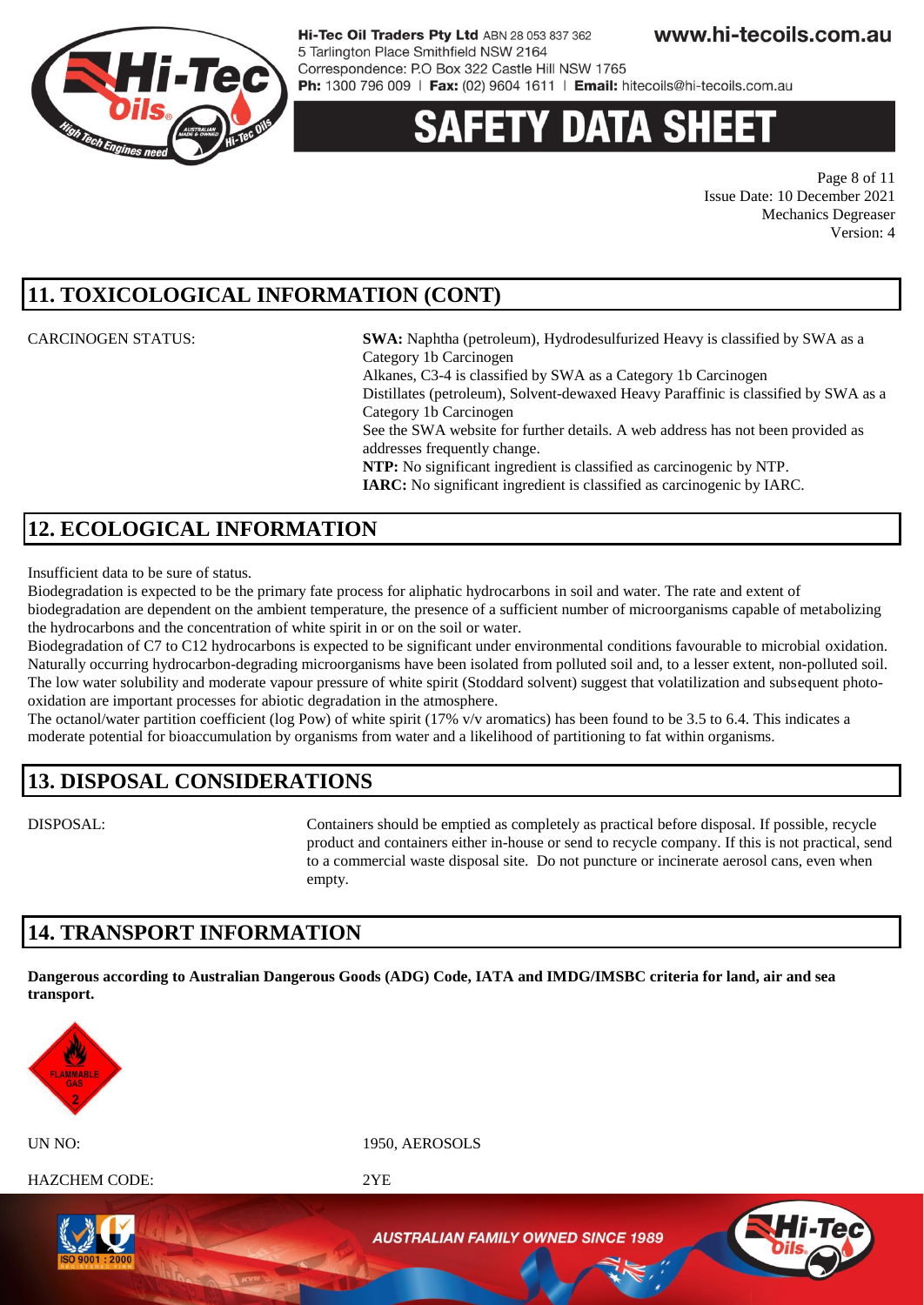

# **ETY DATA SH**

Page 9 of 11 Issue Date: 10 December 2021 Mechanics Degreaser Version: 4

### **14. TRANSPORT INFORMATION (CONT)**

SPECIAL PROVISIONS: 63, 190, 277, 327, 344, 381 LIMITED QUANTITIES: ADG 7 specifies a Limited Quantity value of 1000mL for this class of product. DANGEROUS GOODS CLASS: 2.1: Flammable gases PACKING GROUP: Not set PACKING GROUP: P207, LP200 PROPER SHIPPING NAME: AEROSOLS SEGREGATION DANGEROUS GOODS: Class 2.1 Flammable gases shall not be loaded in the same vehicle or packed in the same freight container with Classes 1 (Explosives), 3 (Flammable Liquids) (where both flammable liquids and flammable gases are in bulk), 4.1 (Flammable Solids), 4.2 (Spontaneously Combustible Substances), 4.3 (Dangerous When Wet Substances), 5.1 (Oxidising Agents), 5.2 (Organic Peroxides), and 7 (Radioactive Substances). They may however be loaded in the same vehicle or packed in the same freight container with Classes 2.2 (Non-flammable Non-Toxic gases), 3 (Flammable liquids except where both flammable liquids and flammable gases are in bulk), 6 (Toxic Substances), 8 (Corrosive Substances) 9 (Miscellaneous dangerous goods), Foodstuffs and foodstuff empties.

### **15. REGULATORY INFORMATION**

**AICS:** All of the significant ingredients in this formulation are compliant with NICNAS regulations. The following ingredient: Heptane, is mentioned in the SUSMP.

### **16. OTHER INFORMATION**

CONTACT PERSON/POINT: General Manager 1300 796 009

This information was prepared in good faith from the best information available at the time of issue. It is based on the present level of research and to this extent we believe it is accurate. However, no guarantee of accuracy is made or implied and since conditions of use are beyond our control, all information relevant to usage is offered without warranty. The manufacturer will not be held responsible for any unauthorised use of this information or for any modified or altered versions.

If you are an employer it is your duty to tell your employees, and any others that may be affected, of any hazards described in this sheet and of any precautions that should be taken.

Safety Data Sheets are updated frequently. Please ensure you have a current copy.